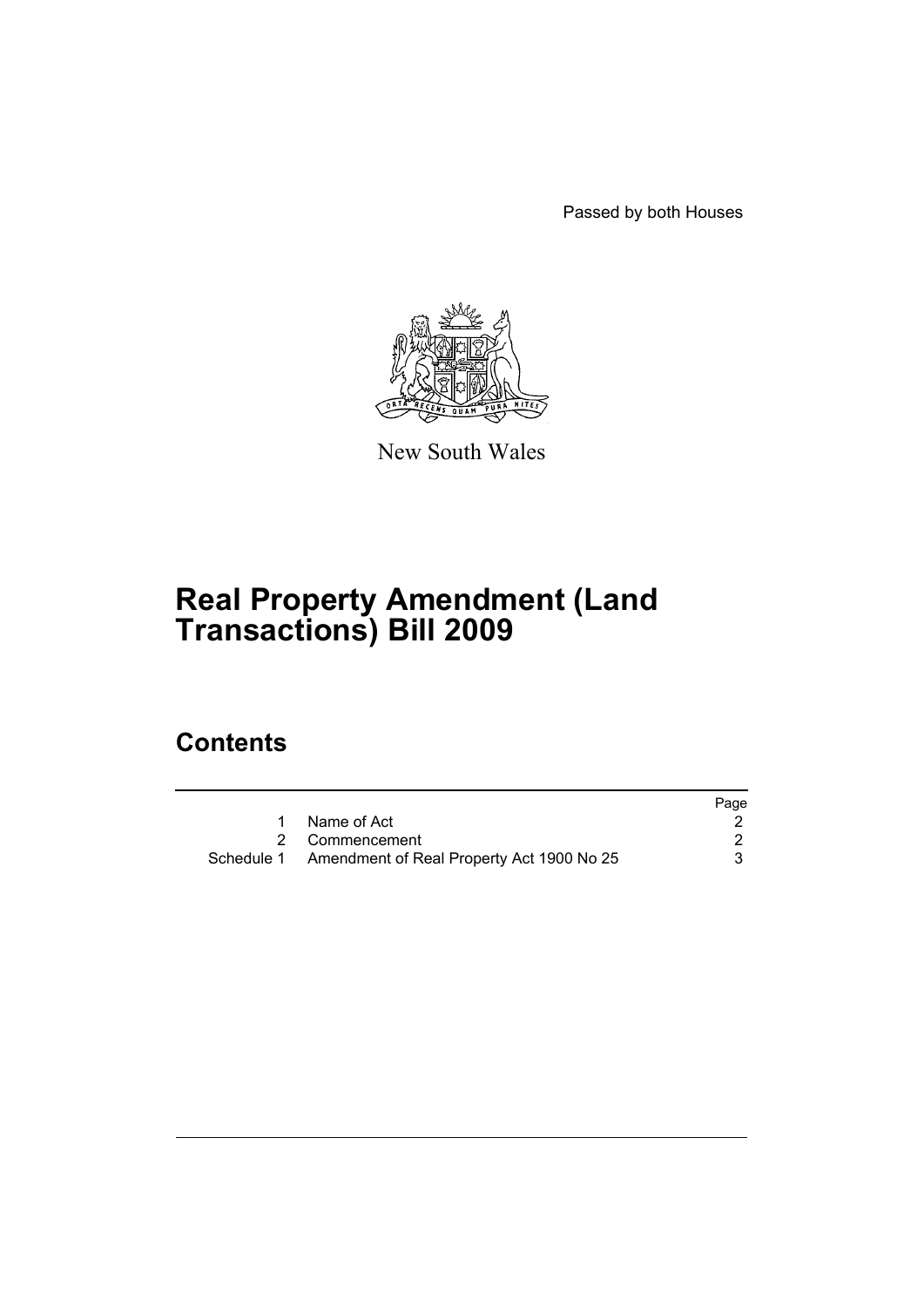*I certify that this public bill, which originated in the Legislative Assembly, has finally passed the Legislative Council and the Legislative Assembly of New South Wales.*

> *Clerk of the Legislative Assembly. Legislative Assembly, Sydney, , 2009*



New South Wales

## **Real Property Amendment (Land Transactions) Bill 2009**

Act No , 2009

An Act to amend the *Real Property Act 1900* in relation to the lodgment and registration of dealings; and for other purposes.

*I have examined this bill and find it to correspond in all respects with the bill as finally passed by both Houses.*

*Assistant Speaker of the Legislative Assembly.*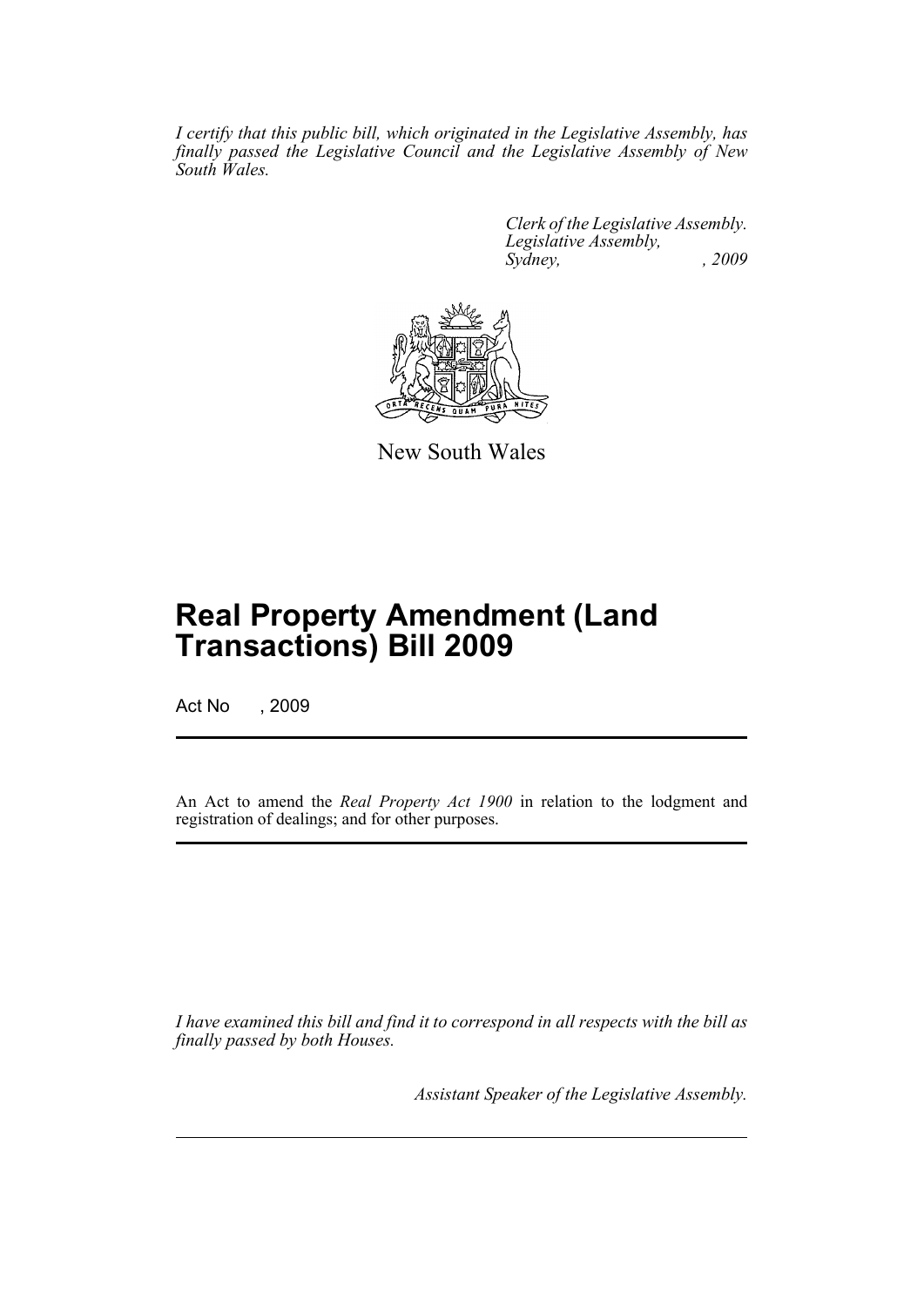### <span id="page-2-0"></span>**The Legislature of New South Wales enacts:**

#### **1 Name of Act**

This Act is the *Real Property Amendment (Land Transactions) Act 2009*.

#### <span id="page-2-1"></span>**2 Commencement**

This Act commences on a day or days to be appointed by proclamation.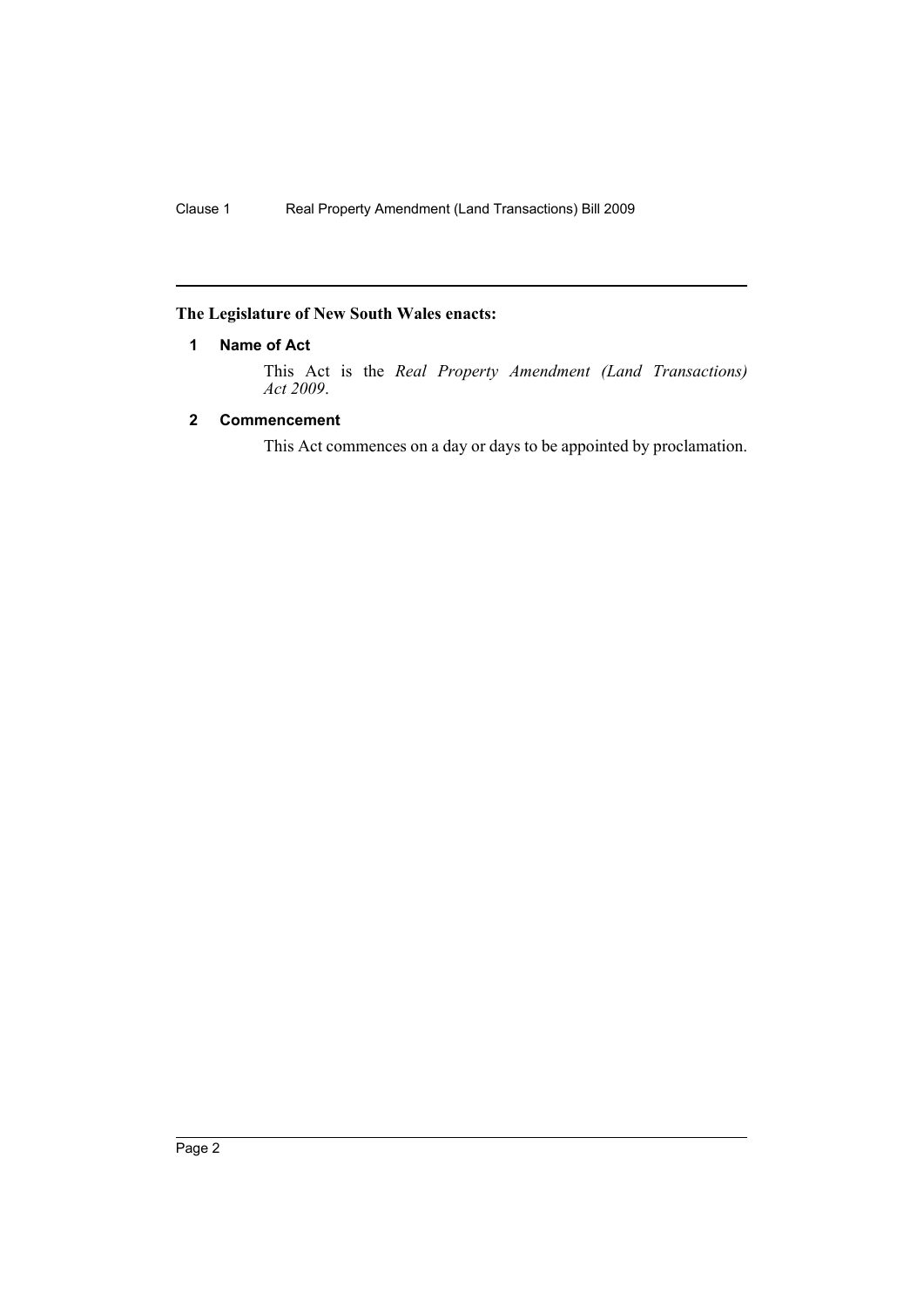Real Property Amendment (Land Transactions) Bill 2009

Amendment of Real Property Act 1900 No 25 Schedule 1

## <span id="page-3-0"></span>**Schedule 1 Amendment of Real Property Act 1900 No 25**

#### **[1] Section 39 Treatment of dealings that do not comply with requirements**

Insert after section 39 (1B):

(1C) For the purposes of subsection (1B), a dealing or application is taken to be accompanied by a notice in the approved form if, before the presentation of the dealing or application, a notice relating to the dealing or application is lodged electronically in a form and in the manner approved by the Registrar-General.

#### **[2] Section 117 Certificate of correctness**

Insert "application," after "by whom the" in section 117 (1) (a).

#### **[3] Section 117 (1A) and (1B)**

Insert after section 117 (1):

- (1A) The Registrar-General may reject, or may refuse to accept or to take any action in relation to, any dealing accompanied by a notice (in accordance with section 39 (1B)) unless:
	- (a) in the case of a notice lodged electronically—the dealing is accompanied by a certificate to the effect that the notice has been lodged electronically in a form and in the manner approved by the Registrar-General and that the notice is correct for the purposes of this Act, and
	- (b) in any other case—the notice bears a certificate to the effect that the notice is correct for the purposes of this Act.
- (1B) A certificate referred to in subsection (1A) must be signed by:
	- (a) the person lodging the dealing, or
	- (b) a party to the dealing, or
	- (c) a solicitor or agent acting for the person lodging, or a party to, the dealing.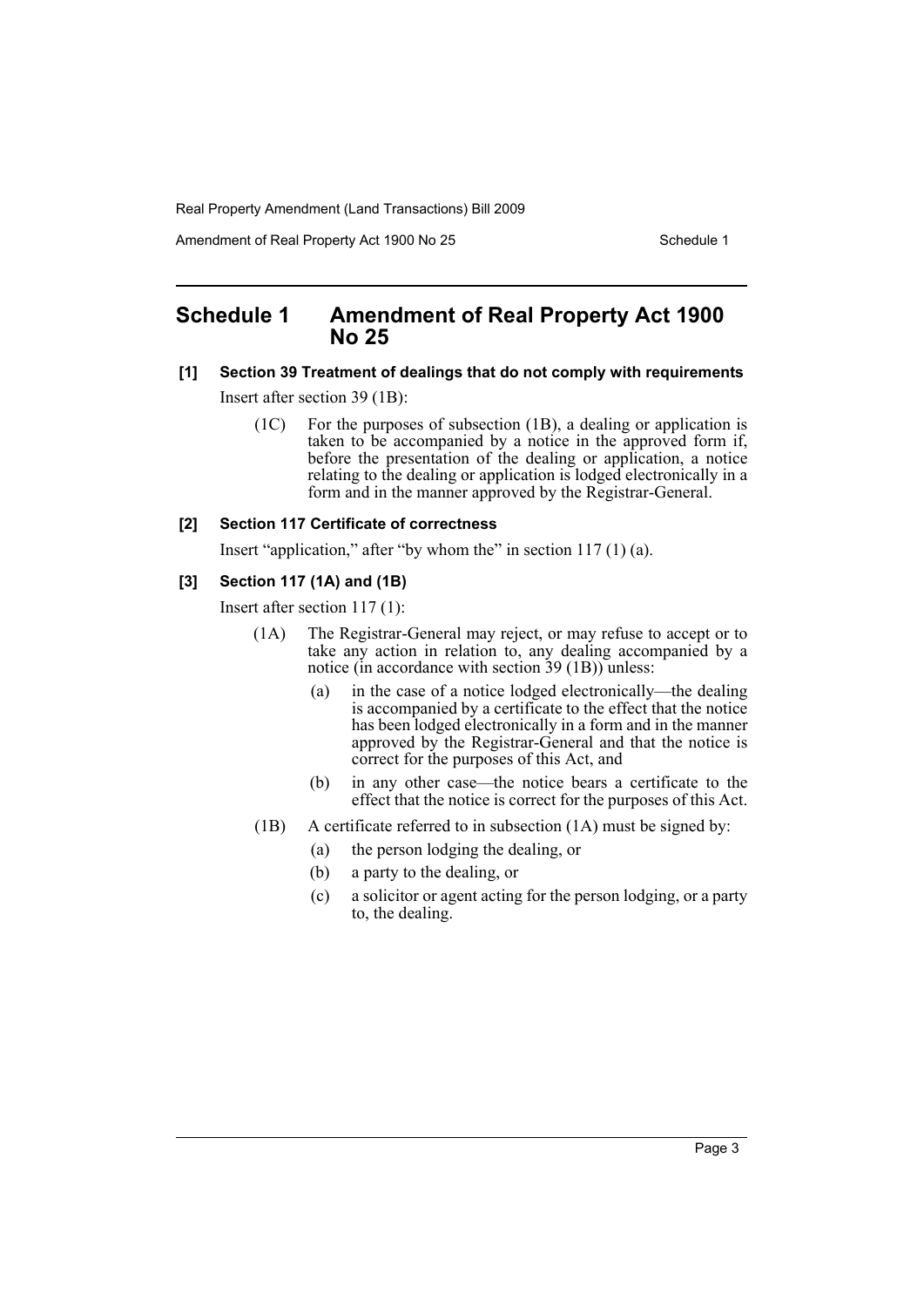Real Property Amendment (Land Transactions) Bill 2009

Schedule 1 Amendment of Real Property Act 1900 No 25

#### **[4] Section 117 (2)**

Omit "any such application, dealing or caveat".

Insert instead "any application, dealing, caveat or notice referred to in this section".

#### **[5] Section 129 Circumstances in which compensation payable**

Insert at the end of section 129 (1) (f):

or

(g) any error of the Registrar-General in recording details supplied in the notice referred to in section 39 ( $1\overline{B}$ ),

#### **[6] Section 129 (2) (p)**

Insert at the end of section 129 (2) (o):

, or

(p) where the loss or damage arises from the provision by the Registrar-General of information supplied in the notice referred to in section  $39 \hat{1}B$ ) (subject to subsection  $(1)$   $(g)$ ).

### **[7] Section 144 Regulations**

Insert "and" at the end of section 144 (1) (a).

#### **[8] Schedule 3 Savings and transitional provisions**

Insert at the end of clause 1 (1):

*Real Property Amendment (Land Transactions) Act 2009*